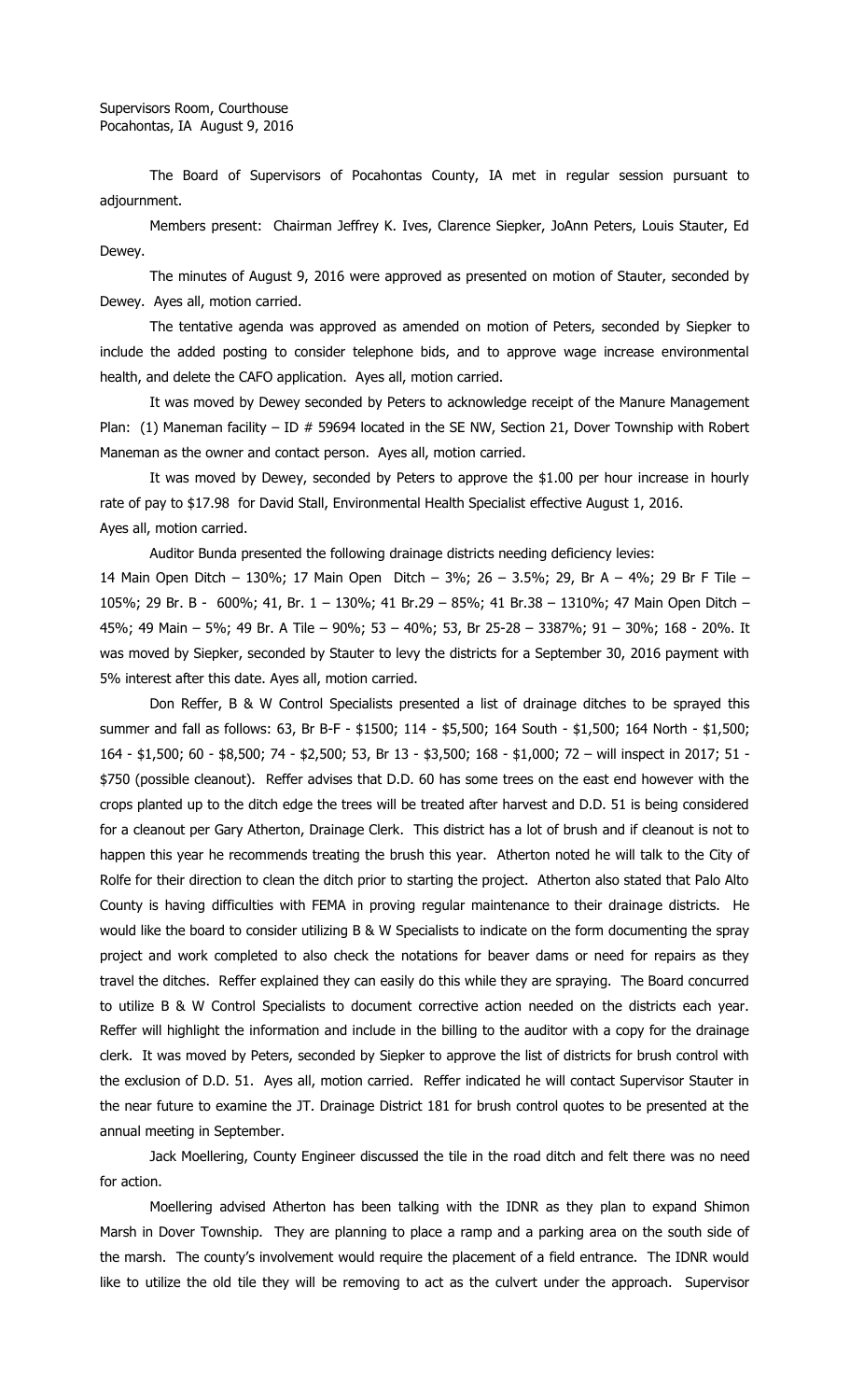Stauter advised the IDNR needs to be instructed the tile/cmp must be approved by the county prior to the utilization under the field approach.

The board next considered the bids for a new telephone system. Matt Greene with Mediacom and Dan Schneider with Scott Telephone of Emmetsburg were present. There was discussion of a system for just the courthouse with VoIP or county wide with the exception of secondary road buildings. Supervisor Siepker noted that the PRI is less expensive with Northwest Communications than Mediacom. There was lengthy discussion on the cost of lines and added taxes and charges between the two companies. Siepker would like to have an "apples to apples" set of specifications and numbers to look at. It was moved by Stauter, seconded by Stauter to table action on the service provider. Ayes all, motion carried.

It was moved by Dewey, seconded by Peters to accept the Scott Telephone bid for the courthouse, community services building and conservation building at a cost of \$34,485.00 for the Toshiba IP Edge system. Ayes all, motion carried.

The board then discussed the need for the call accounting package and if it could be added later. Schneider advised it can be added in the future. Discussion continued on the need for the package. Auditor Bunda queried how the board wanted the bill paid – all by the courthouse budget or for each individual office to pay. Schneider advised the auditor is presenting it correctly, they cannot bill out to departments without the cost accounting package. It was determined each office should pay their own bill. It was moved by Siepker, seconded by Stauter to purchase the accounting package. Ayes all, motion carried.

The following claims were audited and allowed:

| A & M Laundry                 | Supplies            | 66.86   | 1              |
|-------------------------------|---------------------|---------|----------------|
| AT&T                          | Phone               | 41.45   | $\mathbf{1}$   |
| Ability Network               | Services            | 98.00   | $\mathbf{1}$   |
| M Abrahamson                  | Well Closure        | 422.44  | $\mathbf{1}$   |
| Ag Partners                   | Fuel                | 915.70  | 1              |
| Alliant Energy                | Utilities           | 199.97  | $\mathbf{1}$   |
| Am. Concrete Prod.            | GC shop floor repr  | 462.25  | $\mathbf 1$    |
| AmeriHealth Caritas Iowa, Inc | refunds             | 618.80  | $\mathbf{1}$   |
| Client                        | Chore Services      | 80.00   | 1              |
| AP Air Inc                    | Parts               | 30.00   | $\mathbf{1}$   |
| Arnold Motor                  | Parts               | 763.06  | $\mathbf{1}$   |
| Client                        | Services            | 54.50   | $\mathbf{1}$   |
| A Beneke                      | Monthly Ex          | 4556.12 | $\mathbf{1}$   |
| Blue Book                     | Publications        | 42.95   | 1              |
| BV Co EMA                     | Services            | 150.00  | $\mathbf{1}$   |
| Cal Co ECA                    | Utilities           | 61.03   | $\mathbf 1$    |
| Calhoun-Burns                 | Bridge Rate/Inspect | 4857.47 | $\mathbf 1$    |
| Campbell Supply               | Parts               | 80.43   | $\mathbf{1}$   |
| Carpenter Uniform             | Uniforms            | 166.00  | 1              |
| CID                           | Supplies            | 161.20  | $\mathbf{1}$   |
| CenturyLink                   | Phone               | 422.26  | 5              |
| Cintas                        | Supplies            | 97.45   | $\mathbf{1}$   |
| CJ Cooper & Asso              | Annual Fee          | 35.00   | $\mathbf{1}$   |
| Copy Systems                  | Postage Meter       | 149.50  | $\mathbf{1}$   |
| Counsel                       | Supplies            | 407.65  | $\overline{4}$ |
| O Cressler                    | Mileage/Meals       | 97.12   | $\mathbf{1}$   |
| B Dahl                        | Mileage/Phone REMB  | 260.55  | $\mathbf{1}$   |
| Dataline Assoc                | Supplies            | 489.95  | 1              |
| Deyta                         | HHCahps Fee         | 95.00   | $\mathbf{1}$   |
| Diamond Vogel                 | spray paint         | 69.21   | $\mathbf{1}$   |
| Electronic Special            | Repairs/Main        | 53.00   | 1              |
| Farm & Home                   | Supplies            | 574.67  | 3              |
| D Ferguson                    | Mileage/Phone REMB  | 204.55  | 1              |
| City-Fonda                    | Utilities           | 105.21  | $\mathbf{1}$   |
| M Gargano                     | Services            | 300.00  | $\mathbf 1$    |
| Genesis                       | Janitorial          | 750.00  | $\mathbf{1}$   |
| Great Am Fin                  | Copier Lease        | 70.73   | $\mathbf{1}$   |
| C Harmon                      | <b>BOH</b>          | 20.00   | $\mathbf 1$    |
| S Henderson                   | Meals               | 46.53   | $\mathbf{1}$   |
| Hoffman Filter                | Disposal Ser        | 50.00   | $\mathbf 1$    |
| K Hoffman                     | CVA Mileage         | 17.00   | $\mathbf{1}$   |
| Client                        | Services            | 70.00   | $\mathbf 1$    |
| Hudson Law                    | Legal Ser           | 60.00   | 1              |
| IADPS                         | Terminal Billing    | 1380.00 | $\mathbf{1}$   |
| IDNR Water Supply             | Well Permits        | 75.00   | $\mathbf{1}$   |
| IA Prison Ind                 | Signs               | 132.00  | 1              |
| IMWCA                         | Worker Comp         | 7272.00 | $\mathbf 1$    |
|                               |                     |         |                |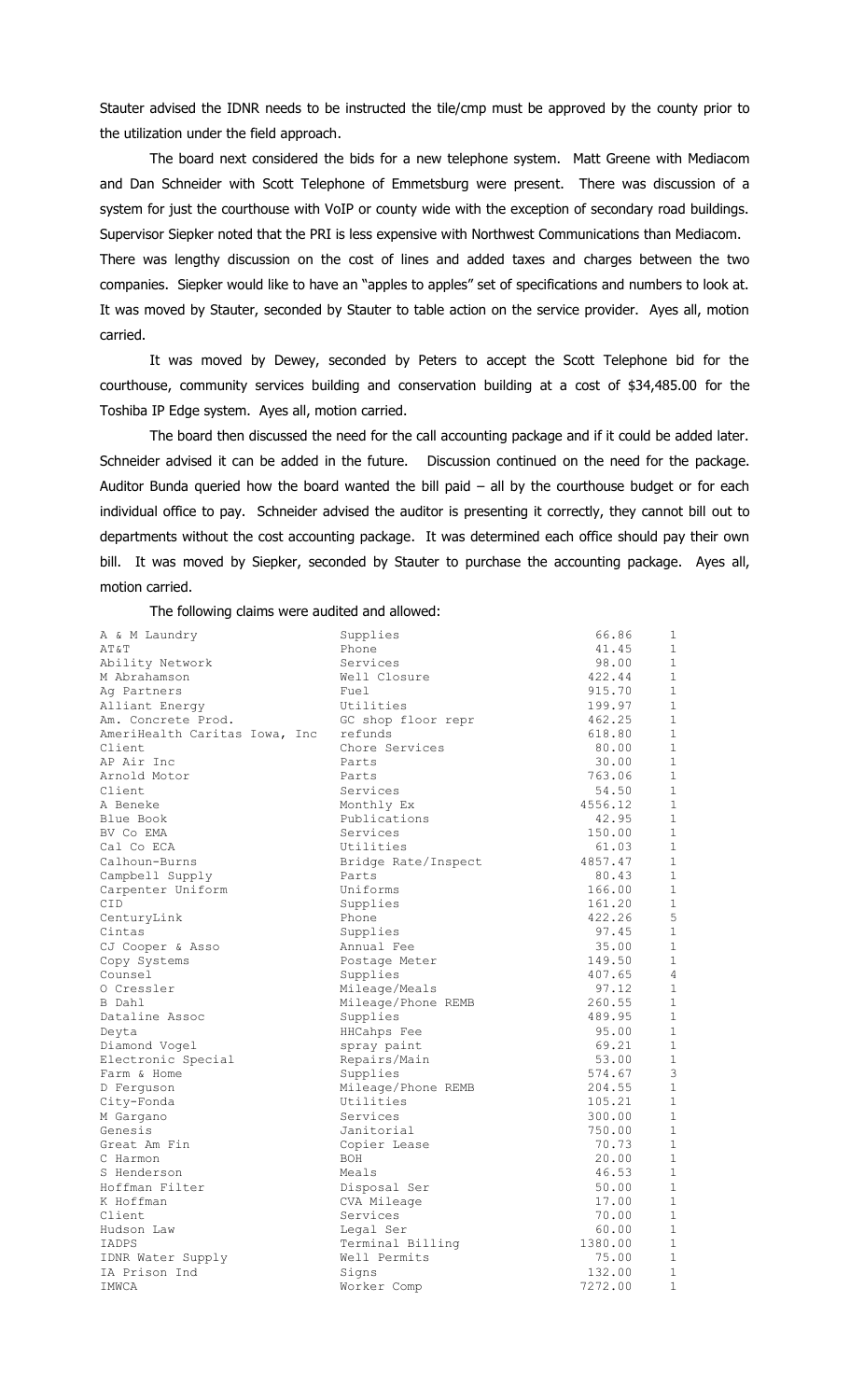| ITS Land Improvement               | Services                      | 1210.00          | 1                            |
|------------------------------------|-------------------------------|------------------|------------------------------|
| Jack's Uniform                     | Supplies                      | 64.95            | 1                            |
| R Jergens                          | Mileage/Phone REBM            | 337.49           | $\mathbf{1}$                 |
| JL Time & Attendance<br>John Deere | Rental                        | 42.00<br>10.94   | $\mathbf{1}$<br>$\mathbf{1}$ |
| M Klocke                           | Supplies<br>CVA Mileage       | 19.00            | 1                            |
| M Kramer                           | Well Closure                  | 300.00           | $\mathbf{1}$                 |
| R Lampe                            | Postage                       | 26.19            | $\mathbf{1}$                 |
| Client                             | Services                      | 15.00            | $\mathbf{1}$                 |
| House of Print                     | Services                      | 170.00           | $\mathbf{1}$                 |
| Laurens Municipal                  | Utilities                     | 258.07           | $\mathbf{1}$                 |
| Mail Servcs                        | Print/Postage                 | 242.22           | 1                            |
| Mainstay Sys                       | Maintenance                   | 237.00           | $\mathbf{1}$                 |
| Martin Marietta                    | Rdstone                       | 781.82           | $\mathbf{2}$                 |
| Mediacom                           | Internet                      | 2.14             | $\mathbf{1}$                 |
| Menards                            | Supplies                      | 500.85           | 1                            |
| K Metzger                          | Phone/Mileage REMB            | 169.35           | $\mathbf{1}$                 |
| MidAmeri Energy                    | Utilities                     | 234.80           | 2                            |
| Midwest Wheel                      | Supplies                      | 208.22           | 1<br>$\mathbf{1}$            |
| M Myers                            | Outside Assist<br>VA Supplies | 70.00<br>360.46  | 1                            |
| Myron Corp<br>Napa                 | Supplies                      | 32.18            | $\mathbf{1}$                 |
| N IA CC                            | Training                      | 30.00            | $\mathbf{1}$                 |
| NW Comm                            | Internet                      | 345.60           | 1                            |
| R Nystrom                          | CVA Mileage                   | 95.58            | $\mathbf{1}$                 |
| Office Elements                    | Supplies                      | 746.83           | 3                            |
| Office Systems                     | Copier Main                   | 191.94           | 4                            |
| S Olson                            | Services                      | 50.00            | $\mathbf{1}$                 |
| Owen/King                          | SIR                           | 192.60           | 1                            |
| Palmer Mutual Tel                  | Phone                         | 314.92           | $\mathbf{1}$                 |
| City-Palmer                        | Utilities/RUT/FTM             | 88.00            | 1                            |
| J Paulsen                          | Mileage/Travel Ex             | 28.00            | 1                            |
| J Peters                           | BOH                           | 14.50            | $\mathbf{1}$                 |
| C Peterson                         | Day Camp/Prog Supp            | 554.89           | 2                            |
| G Pirie                            | Well Closure                  | 112.63           | $\mathbf{1}$<br>1            |
| Po Co Aud<br>Po Co Aud             | ph/engr<br>Plat Books         | 23.90<br>132.50  | 2                            |
| Po Co Ext                          | Services                      | 1545.34          | $\mathbf{1}$                 |
| Po Co Solid Waste                  | Rural Waste                   | 8882.99          | 1                            |
| Poca Comm Hospital                 | Services                      | 50.00            | 1                            |
| Poca Equip                         | Sup/Repairs                   | 418.95           | 1                            |
| Poca Fiber                         | Internet                      | 209.90           | 2                            |
| Poca Lumber                        | Supplies                      | 60.16            | 1                            |
| Poca Off Supply                    | Supplies                      | 27.99            | $\mathbf{2}$                 |
| Poca Postmaster                    | Postage                       | 491.00           | 4                            |
| City-Pocahontas                    | Utilities                     | 3551.59          | 9                            |
| Polk Co Treas                      | Payments                      | 167.80           | $\mathbf{1}$<br>$\mathbf{1}$ |
| Prairie Meadows<br>Presto-X Co     | Lodging<br>Pest Control       | 145.60<br>419.64 | $\mathbf{1}$                 |
| Prinsco Inc                        | Supplies                      | 3008.88          | $\mathbf{1}$                 |
| Pro Co-Op                          | Fuel/Servcs                   | 10871.31         | 2                            |
| Quality Inn                        | Lodging                       | 147.72           | $\mathbf{1}$                 |
| RAM Systems                        | Maintenance                   | 545.00           | $\mathbf{1}$                 |
| Rebnord Tech                       | Repairs                       | 4650.00          | $\mathbf{1}$                 |
| Record Dem                         | Publications                  | 294.80           | $\mathbf{1}$                 |
| Richardson's Serv                  | Maint                         | 47.70            | $\mathbf{1}$                 |
| Genesis                            | Services                      | 43.50            | $\mathbf{1}$                 |
| Client                             | Services                      | 40.00            | $\mathbf{1}$                 |
| Seiler App                         | Repair Ser                    | 1055.25          | 3                            |
| Select Tech                        | Parts                         | 246.61           | $\mathbf{1}$                 |
| Solutions                          | Comp Main/Supplies            | 33.54            | $\mathbf{1}$<br>$\mathbf{1}$ |
| D Stall<br>Star Leasing            | Phone/Mileage REMB<br>Copier  | 493.50<br>83.13  | $\mathbf{1}$                 |
| Stivers Ford                       | Vehicle                       | 28461.00         | $\mathbf{1}$                 |
| Subway                             | Meal Ex                       | 53.50            | $\mathbf{1}$                 |
| Client                             | Services                      | 30.00            | $\mathbf{1}$                 |
| L Thorsen                          | Well Closure                  | 500.00           | $\mathbf{1}$                 |
| UnityPoint                         | Services                      | 37.20            | $\mathbf{1}$                 |
| US Cellular                        | Phone                         | 101.29           | 2                            |
| Verizon                            | Phone                         | 40.01            | $\mathbf{1}$                 |
| A Warner                           | Services                      | 281.14           | $\mathbf{1}$                 |
| J Watson                           | Mileage/Meals                 | 198.14           | $\mathbf{1}$                 |
| Weifenbach Sandblasting            | sandblast/paint trk wing/     | 900.00           | $\mathbf{1}$                 |
| Wellmark<br>Wex Bank               | EOB's<br>Fuel                 | 860.00           | $\mathbf{1}$<br>$\mathbf{1}$ |
| Windstream                         | Phone                         | 68.42<br>360.36  | $\mathbf{1}$                 |
| Woods                              | Supplies                      | 26.56            | $\mathbf{1}$                 |
| Ziegler                            | Supplies                      | 1389.49          | $\mathbf{1}$                 |
| Grand Total                        |                               | 106186.19        |                              |

It was moved by Siepker, seconded by Dewey to approve the \$9,099.50 bill for engineering services of Bolton & Menk, Inc on Jt. Drainage District No. 18-42 and forward to Buena Vista County for payment. Ayes all, motion carried.